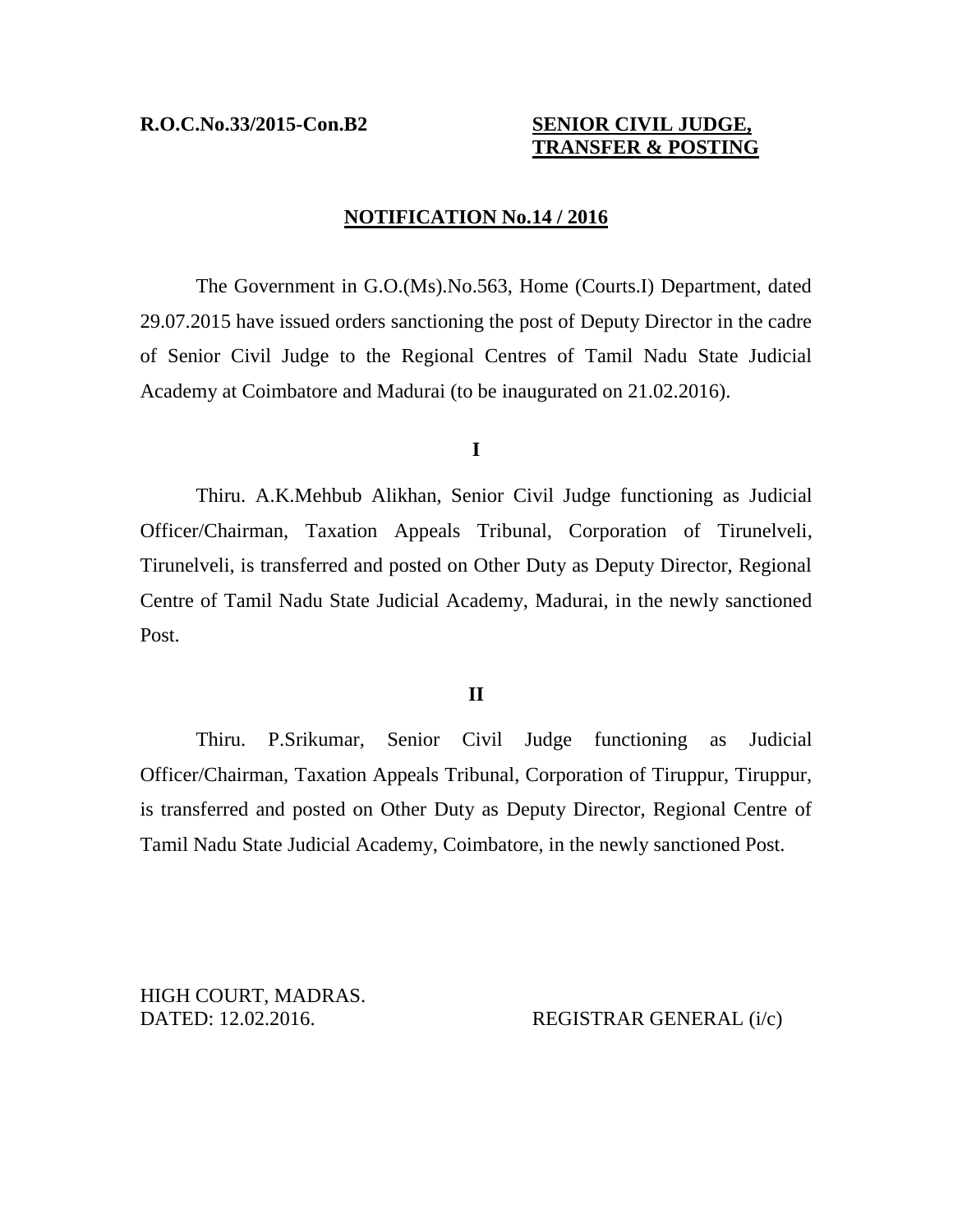#### **R.O.C.No. 33/2015-Con.B2**

#### **OFFICIAL MEMORANDUM**

Sub: Courts and Judges - Senior Civil Judges – Transfer and Postings - Notification issued - Joining instructions - issued.

Ref: High Court's Notification No.14 / 2016, dated: 12.02.2016

#### **I**

.........................

Thiru.A.K.Mehbub Alikhan, Senior Civil Judge, functioning as Judicial Officer/Chairman, Taxation Appeals Tribunal, Corporation of Tirunelveli, Tirunelveli, who has been transferred and posted on Other Duty as Deputy Director, Regional Centre of Tamil Nadu State Judicial Academy, Madurai in the newly sanctioned Post, vide High Court's Notification cited above, is required to handover charge of his post to the Commissioner, Corporation of Tirunelveli, Tirunelveli, on 12.02.2016 A.N. and assume charge of the post of Deputy Director, Regional Centre of Tamil Nadu State Judicial Academy, Madurai on 21.02.2016 F.N., without fail.

As the inauguration of the Regional Centre of Tamil Nadu State Judicial Academy, Madurai is to be held on 21.02.2016 F.N. (Sunday), Thiru.A.K.Mehbub Alikhan is required to report to the Principal District Judge, Madurai on 15.02.2016, without fail, to follow-up the work relating to the inauguration of the said newly sanctioned Regional Centre of Tamil Nadu State Judicial Academy, Madurai, as Officer on Special Duty.